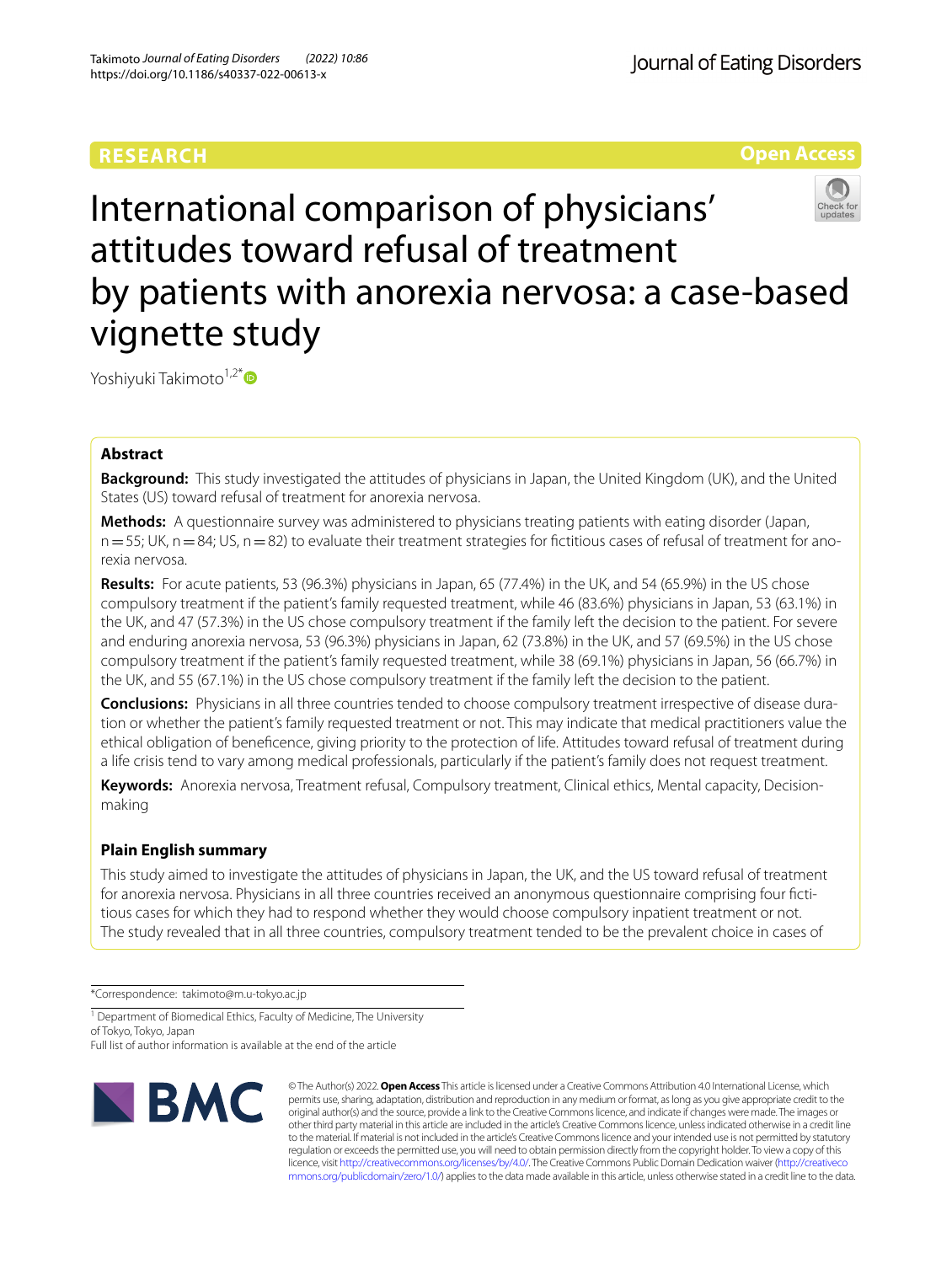life-threatening malnutrition, regardless of the patient's age or duration of illness. Moreover, in all the three countries,

## **Background**

Refusal of treatment can be a challenge for the treatment of eating disorders [[1\]](#page-6-0). Obtaining informed consent from the patient is a prerequisite for performing certain therapeutic actions, such as hospitalization or nasogastric tube feeding, and the refusal of treatment by patients with eating disorders hampers treatment initiation. Particularly, refusal of treatment by lowweight patients with anorexia nervosa (AN) who need urgent medical treatment makes the management of such cases challenging. Furthermore, compulsory treatment needed to save a patient's life regardless of the patient's wishes entails ethical concerns. For example, if a patient refuses treatment even when it is necessary, prioritizing the protection of life would infringe the patient's self-determination. Legal disputes and ethical debates have been raised on whether coercive treatment should be administered to patients with AN who refuse treatment. [\[2](#page-7-0)]. However, there are currently no guidelines or defnitive opinions on the subject.

In Japan, the United Kingdom (UK), and the United States (US), patients with mental disorders who are at risk of self-injury or other harm can be legally and forcibly hospitalized, even if they do not consent to inpatient treatment [[3](#page-7-1)]. In Japan, a system of hospitalization for medical protection allows treatment to be administered to a patient who is not in a condition to consent to treatment, even if there is no fear of self-injury or other harm; however, this is only done with the consent of the patient's guardian  $[4]$  $[4]$ . This system of hospitalization for medical protection is diferent from those in Western countries, which emphasize the patient's right to self-determination, as underscored by the requirement for informed consent.

The attitudes of medical professionals toward refusal of treatment by patients with AN may possibly difer between Japan, the US, and UK due to diferences in cultural [\[5](#page-7-3)] and legal [\[6](#page-7-4)] backgrounds. Various opinions have been expressed on the compulsory treatment of patients with AN who refuse treatment from the perspective of law and medical ethics [[7\]](#page-7-5). However, the priorities for physicians and the attitudes they adopt when managing refusal of care by patients with lifethreatening AN are unclear. Thus, this study aimed to evaluate the attitudes of expert physicians in Japan, the UK, and the US on refusal of treatment by patients with AN.

## **Methods**

treatment tended to be forced if a family member requested treatment, and this trend was particularly strong in Japan. The infuence of family request was stronger for acute AN in the U.K. and the U.S., and for SE-AN in Japan.

> An anonymous self-administered questionnaire survey was delivered by mail to 212 members of the Japanese Society for Eating Disorders, while an anonymous webbased questionnaire with similar questions created by double translation was administered to eating disorder specialists in the US and the UK. In the US, the webbased survey was conducted among physicians registered with MD.Linx (more than 415,000 doctors in total) who are members of eating disorder-related societies, such as the Academy of Eating Disorder and who practice eating disorder treatment. In the UK, the web-based survey was conducted among doctors registered with Doctors. net.uk (over 200,000 doctors in total) who are members of eating disorder-related societies, such as the British Eating Disorder Academy, and who practice eating disorder treatment. The web survey was conducted through a survey company that solicited responses until more than 80 responses were collected, assuming the maximum response rate in Japan was 40%. In both the US and the UK, three announcements encouraging cooperation in the survey were made over a six-week period.

> Four fictitious vignette cases were used in the study, each comprising a combination of two diferent patient conditions (Case A and B) and two diferent reactions of the patients' families. The respondents were asked whether they would choose compulsory inpatient treat-ment or not (see Additional file [1](#page-6-1)). Case A is acute anorexia nervosa and Case B is severe and enduring anorexia nervosa defned by clinical severity, treatment failure or resistance, and chronicity [\[8](#page-7-6)]

## **Statistical analysis**

 $\chi^2$  test was used to examine the differences in the physicians' responses in the three countries. If the  $\chi^2$  test result was significant,  $\chi^2$  test or Fisher's direct method was used to analyze the diferences in the responses between two countries, and Bonferroni's correction was applied. *p*<0.01 was considered statistically signifcant.

McNemar's test was used to test the tendency of individual responses of physicians from each country to change between Case A and Case B and to test whether the individual responses changed depending on whether the patient's family requested treatment or not.

All analyses were two-tailed and *p* value < 0.05 was considered statistically signifcant.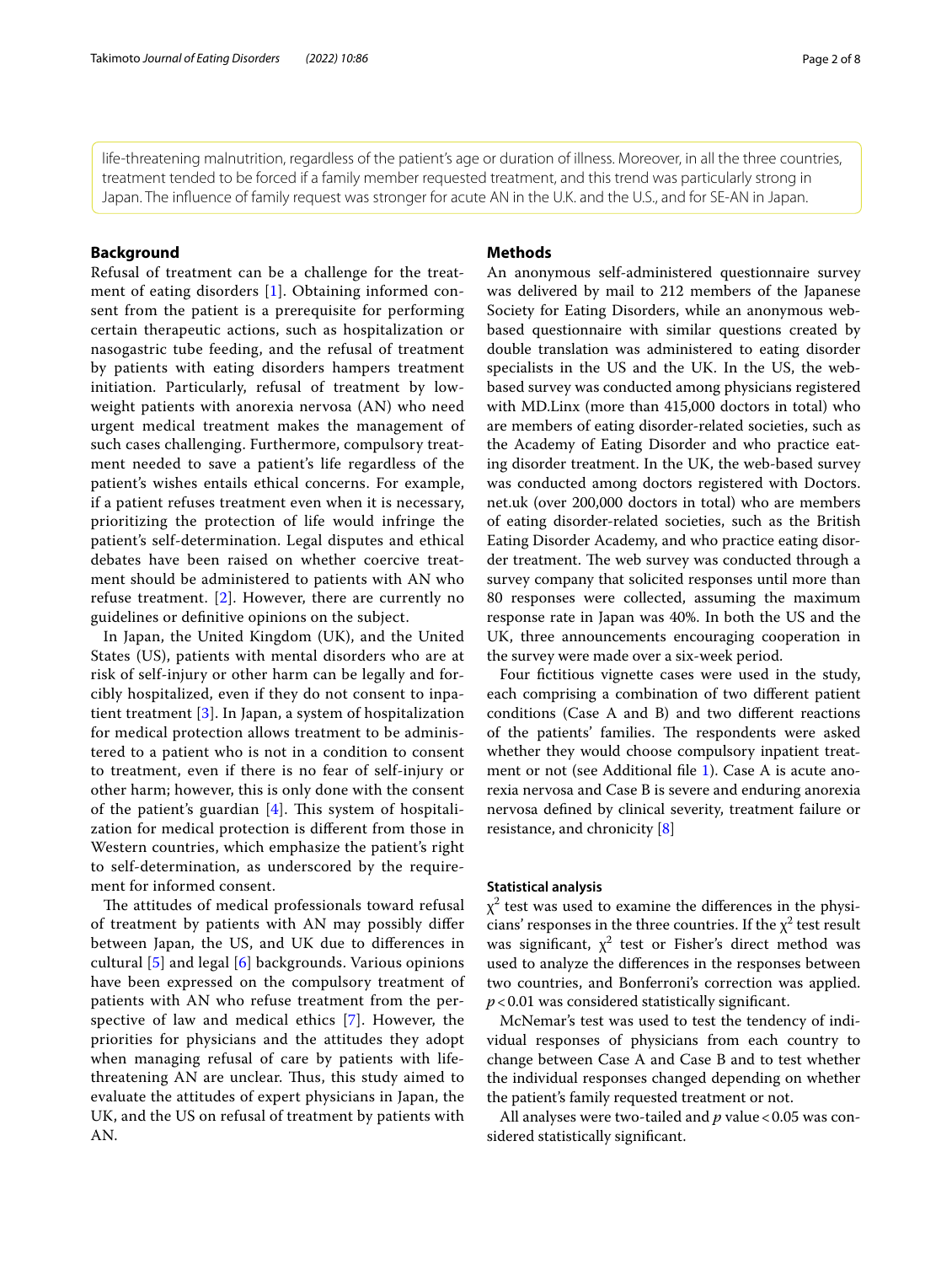### **Ethical considerations**

This study was approved by the Ethics Committee of the Faculty of Medicine, The University of Tokyo (No. 3938-1).

## **Results**

## **General characteristics of the respondents**

Fifty-fve valid responses were obtained from physicians in Japan who specialize in treating eating disorders  $(25.9\%$  response rate). The physicians included 21 psychosomatic physicians, 24 psychiatrists, and 10 adolescent medicine physicians. Psychosomatic physicians are trained in internal medicine with additional psychiatricpsychosomatic trainings and both psychosomatic physicians and psychiatrists mainly treat eating disorders in Japan. Most physicians had 10 to 19 years of experience, while some had more than 30 years of experience. Most physicians treated 50 to 99 patients in a year, while some treated 150 to 199 patients in a year (Table [1](#page-2-0)).

Eighty-four valid responses were obtained from physicians in the UK. All respondents were psychiatrists. Among the physicians who responded, 28.2% worked in clinics that specialized in treating eating disorders, 24.7% worked in hospitals that specialized in treating eating disorders, and 57.0% worked in other medical facilities. Most physicians had 10 to 19 years of experience, while some had 20 to 29 years of experience. Most physicians treated 20 to 49 patients for eating disorders per year, while some treated 50 to 99 per year.

Eighty-one valid responses were obtained from physicians in the US. All respondents were psychiatrists. Among the physicians who responded, 44.7% worked in clinics that specialized in treating eating disorders, 16.5% worked in hospitals that specialized in treating eating disorders, and 38.8% worked in other medical facilities.

Most physicians had 10 to 19 years of experience, while some had 20 to 29 years of experience. Most physicians treated 50 to 99 patients per year, while some treated 100 to 149 patients per year.

The total number of samples from the three countries required for statistical analysis was 90, and this value was calculated by setting the diference at 40 points in accord-ance with previous studies [[9\]](#page-7-7), with  $\alpha$  = 0.05 and β = 0.1 using POWER PROCEDURE of SAS.

#### **Comparison of responses from Japan, the UK, and the US**

For young patients with acute AN, 53 (96%) physicians in Japan, 65 (77%) in the UK, and 54 (66%) in the US indicated that they would choose compulsory inpatient treatment if the patient's family requested treatment. A signifcant bias was present in the response rates in the three countries. Bilateral comparison showed signifcant diferences between the responses from Japan and those from the UK ( $p=0.003$ ) and between those from Japan and those from the US ( $p=1.3\times10^{-4}$ ) (Table [2](#page-3-0)).

Forty-six (84%) physicians in Japan, 53 (63%) in the UK, and 47 (57%) in the US responded that they would choose compulsory inpatient treatment if the patient's family left the decision to the patient. Additionally, a signifcant bias was detected in the response rates in the three countries. Bilateral comparison showed that there was a signifcant diference between the responses from Japan and those from the UK and between the responses from Japan and those from the US (Table [2](#page-3-0)).

For older patients with severe and enduring AN, 53 (96%) physicians in Japan, 62 (74%) in the UK, and 57 (70%) in the US indicated that they would choose compulsory inpatient treatment if the patient's family wanted to initiate treatment. A signifcant bias was found in the response rates in the three countries. Bilateral

<span id="page-2-0"></span>

|                    | Years of experience as a clinician       |                |               |                  |                     |                     |                   |  |  |
|--------------------|------------------------------------------|----------------|---------------|------------------|---------------------|---------------------|-------------------|--|--|
|                    | $<$ 5 years                              | 5-9 years      | $10-19$ years | 20-29 years      | > 30 years          |                     |                   |  |  |
| Japan ( $n = 55$ ) | $\circ$                                  | 8              | 19            | 12               | 16                  |                     |                   |  |  |
| $UK(n=84)$         | 2                                        | 8              | 50            | 18               | 6                   |                     |                   |  |  |
| $US (n = 82)$      | 4                                        | 17             | 36            | 20               | 5                   |                     |                   |  |  |
|                    | Number of AN patients examined in a year |                |               |                  |                     |                     |                   |  |  |
|                    | <20 patients                             | 20-49 patients | 50-99 patient | 100-149 patients | 150-199<br>patients | 200-299<br>patients | > 300<br>patients |  |  |
| Japan ( $n = 55$ ) | $\circ$                                  | 8              | 19            | 12               | 16                  | $\Omega$            | $\mathbf 0$       |  |  |
| $UK(n=84)$         | $\Omega$                                 | 46             | 21            | 8                | 2                   | 3                   | $\overline{4}$    |  |  |
| US.<br>$(n=82)$    | $\Omega$                                 | 0              | 41            | 22               | $\overline{4}$      | 8                   |                   |  |  |

*UK* United Kingdom, *US* United States of America, *AN* anorexia nervosa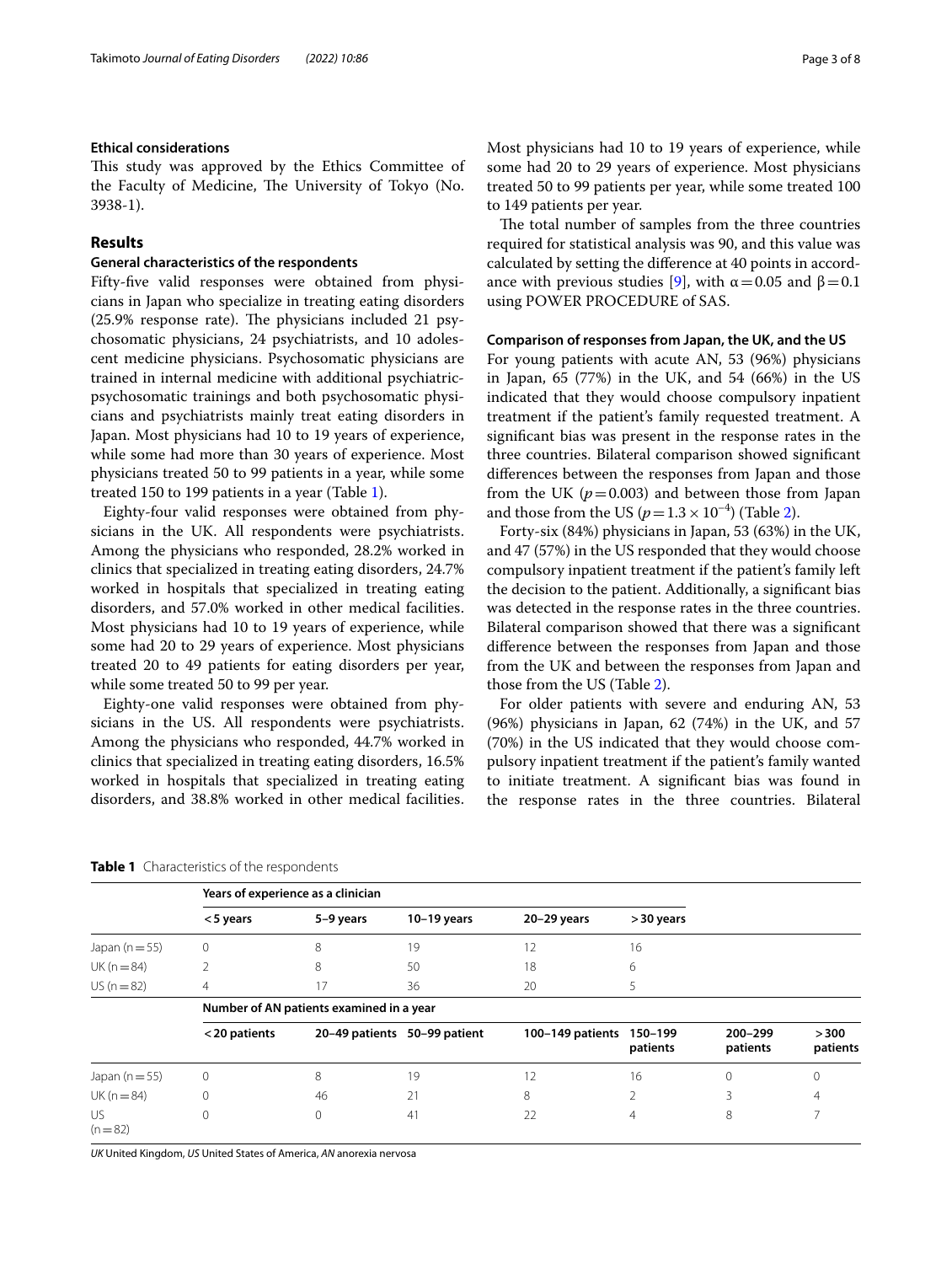<span id="page-3-0"></span>**Table 2** The proportion of physicians in Japan, the UK, and the US who chose involuntary inpatient treatment in four situations

|                         | Acute patients with AN                            |                                                    |                                  |                                               | Severe and enduring patients with AN          |                                  |  |  |
|-------------------------|---------------------------------------------------|----------------------------------------------------|----------------------------------|-----------------------------------------------|-----------------------------------------------|----------------------------------|--|--|
|                         | <b>Patient's family</b><br>requested<br>treatment | Patient's family did not<br>request treatment      | <b>McNemar's test</b><br>P-value | Patient's<br>family<br>requested<br>treatment | Patient's family did not<br>request treatment | <b>McNemar's test</b><br>P-value |  |  |
| Japan<br>$(n=55)$       |                                                   |                                                    |                                  |                                               |                                               |                                  |  |  |
| <b>CT</b>               | 53 (96%) <sup>ab</sup>                            | 46 (84%) <sup>cd</sup>                             | $p = .125$                       | 53 (96%) <sup>ef</sup>                        | 38 (69%)                                      | $p = 1.2 \times 10^{-4}$         |  |  |
| <b>RW</b>               | 2(4%)                                             | 9(16%)                                             |                                  | 2(4%)                                         | 17 (31%)                                      |                                  |  |  |
| UK<br>$(n = 84)$        |                                                   |                                                    |                                  |                                               |                                               |                                  |  |  |
| <b>CT</b>               | 65 (77%) <sup>a</sup>                             | 53 $(63%)^c$                                       | $p = .001$                       | 62 $(74%)^e$                                  | 56 (67%)                                      | $p = 0.063$                      |  |  |
| <b>RW</b>               | 19 (23%)                                          | 31 (37%)                                           |                                  | 22 (26%)                                      | 28 (33%)                                      |                                  |  |  |
| US.<br>$(n=82)$         |                                                   |                                                    |                                  |                                               |                                               |                                  |  |  |
| <b>CT</b>               | 54 (66%) <sup>b</sup>                             | 47 (57%) <sup>d</sup>                              | $p = 0.022$                      | 57 (69%) <sup>t</sup>                         | 55 (67%)                                      | $p = 0.022$                      |  |  |
| <b>RW</b>               | 28 (34%)                                          | 35 (43%)                                           |                                  | 25 (31%)                                      | 27 (33%)                                      |                                  |  |  |
| $x^2$ test<br>$P$ value | $df = 2;$<br>$p = 2.1 \times 10^{-4}$             | $x^2 = 16.987$ ; $x^2 = 14.656$ ; df = 2; p = 0.05 |                                  | $x^2 = 16.556$ ;<br>$df = 2$ ; $p = .002$     | $x^2(2) = 0.565$ ; df = 2; p = .754           |                                  |  |  |

*CT* choice of compulsory inpatient treatment, *RW* respect for patient's wishes, *UK* United Kingdom, *US* United States of America

 $a^a$   $p = .003$  by Fisher's exact test

<sup>b</sup>  $p = 1.3 \times 10^{-4}$  by Fisher's exact test  $c^2$  *p* = .008 by  $\chi^2$  = 16.987; df = 1

<sup>d</sup>  $p=4.9\times10^{-4}$  by Fisher's exact test

 $e^e p = .001$ , Fisher's exact test

 $f p=4.9\times10^{-4}$  by  $\chi^2=15.703$ ; df = 1

comparison showed that there was a signifcant diference between the responses from Japan and those from the UK and between those from Japan and those from the US.

Thirty-eight (69%) physicians in Japan, 56 (66%) in the UK, and 55 (67%) in the US responded that they would choose compulsory inpatient treatment if the patient's family left the decision to receive treatment to the patient. No signifcant bias was present in the response rates in the three countries.

#### **Comparison of response trends in each country**

For young patients with acute AN, no diference was found between the tendency for individual physicians in Japan to choose compulsory treatment if the patient's family wanted to initiate treatment and the tendency for them to choose compulsory treatment if the family left the decision to the patient. However, a signifcant difference was detected in the propensity of physicians in the UK and in the US to choose compulsory treatment (Table [2](#page-3-0)).

For older patients with severe and enduring AN, a signifcant diference was revealed between the tendency for individual physicians in Japan to choose compulsory

treatment if the patient's family wanted to initiate treatment and the tendency for them to choose compulsory treatment if the family left the decision to the patient. However, no signifcant diference was present in the tendency for physicians in the UK and the US to choose compulsory treatment.

No signifcant diferences were found between the choices of physicians for young and older patients if family members requested treatment or if the patient's family members left the decision to receive treatment to the patient.

## **Comparison based on years of physician experience and number of case experiences**

The differences in attitudes by years of experience and number of cases treated were examined among physicians in the UK and the US, where the trends were similar. No signifcant diference in attitude was found between physicians with more than 20 years of experience and those with less than 10 years of experience. Additionally, no signifcant diference in attitude was demonstrated between physicians who saw more than 100 cases per year and those who saw less than 30 cases per year (Table [3\)](#page-4-0).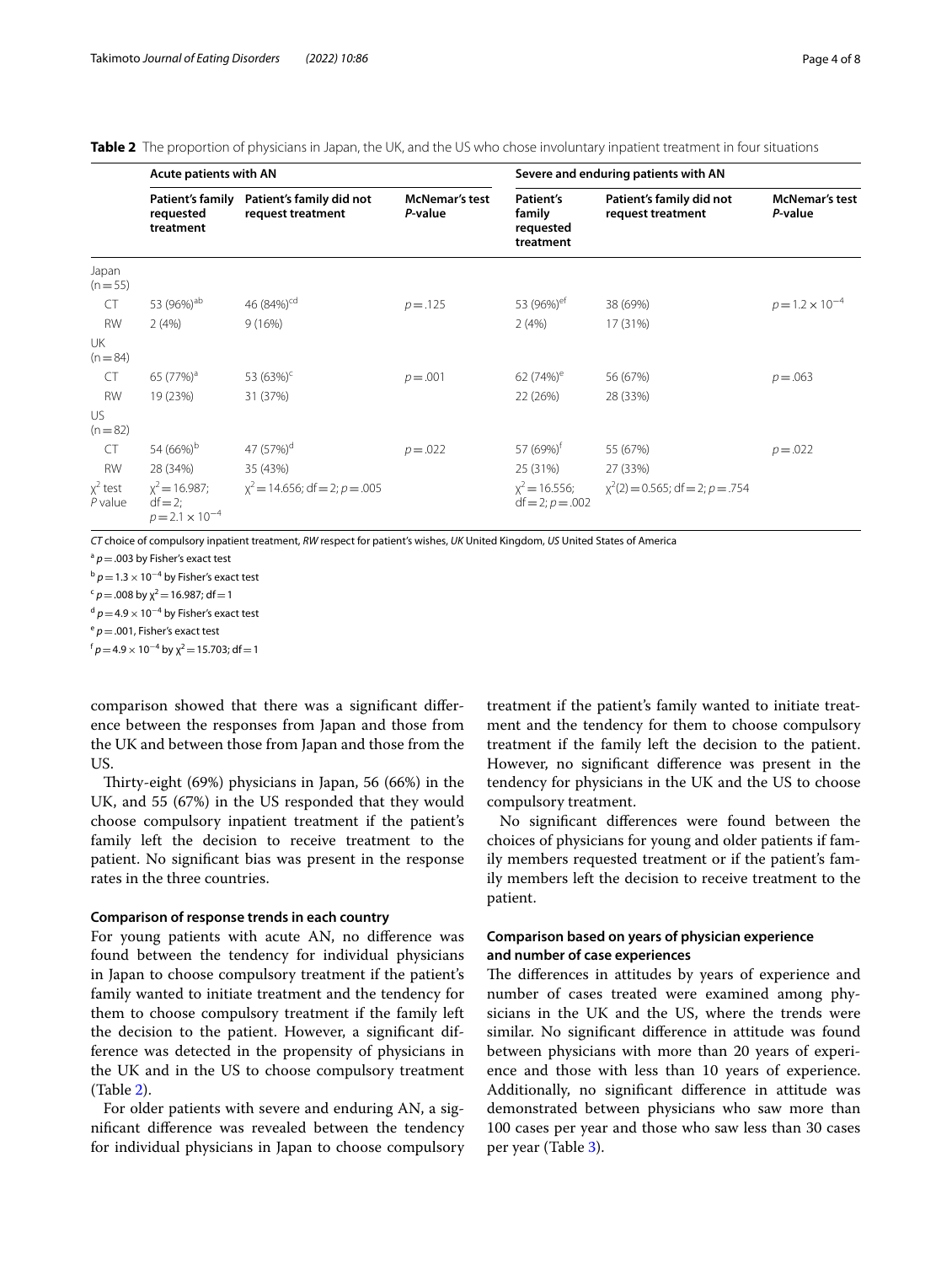<span id="page-4-0"></span>

|  |  |  |  |  |  |  |  |  |  | Table 3 Differences in attitudes based on vears of physician experience and number of case experiences |
|--|--|--|--|--|--|--|--|--|--|--------------------------------------------------------------------------------------------------------|
|--|--|--|--|--|--|--|--|--|--|--------------------------------------------------------------------------------------------------------|

|                                  | <b>Patients with acute AN</b>                                                     |                                               |                                         | Patients with severe and enduring AN             |  |  |
|----------------------------------|-----------------------------------------------------------------------------------|-----------------------------------------------|-----------------------------------------|--------------------------------------------------|--|--|
|                                  | Patient's family requested<br>treatment                                           | Patient's family did not<br>request treatment | Patient's family requested<br>treatment | Patient's family<br>did not request<br>treatment |  |  |
| $(n=30)$                         | Physicians with less than 10 years of experience                                  |                                               |                                         |                                                  |  |  |
| CT                               | 21 (70%)                                                                          | 21 (70%)                                      | 17 (57%)                                | 17 (57%)                                         |  |  |
| <b>RW</b>                        | 9(30%)                                                                            | $9(30\%)$                                     | 13 (43%)                                | 13 (43%)                                         |  |  |
|                                  | Physicians with at least 20 years of experience ( $n = 49$ )                      |                                               |                                         |                                                  |  |  |
| CT.                              | 34 (69%)                                                                          | 30 (61%)                                      | 36 (73%)                                | 37 (76%)                                         |  |  |
| <b>RW</b>                        | 15 (31%)                                                                          | 19 (39%)                                      | 13 (27%)                                | 12 (24%)                                         |  |  |
| Fisher's exact test<br>$P$ value | $p = 1.00$                                                                        | $p = 0.476$                                   | $p = 0.144$                             | $p = 0.089$                                      |  |  |
|                                  | Physicians treating less than 30 cases of patients with AN per year ( $n = 37$ )  |                                               |                                         |                                                  |  |  |
| <b>CT</b>                        | 29 (78%)                                                                          | 22 (59%)                                      | 28 (76%) <sup>t</sup>                   | 24 (65%)                                         |  |  |
| <b>RW</b>                        | 8 (22%)                                                                           | 15 (41%)                                      | 9(24%)                                  | 13 (35%)                                         |  |  |
|                                  | Physicians treating more than 100 cases of patients with AN per year ( $n = 57$ ) |                                               |                                         |                                                  |  |  |
| CT                               | 38 (67%)                                                                          | 36 (63%)                                      | 40 (70%)                                | 40 (70%)                                         |  |  |
| <b>RW</b>                        | 19 (33%)                                                                          | 21 (37%)                                      | 17 (30%)                                | 17 (30%)                                         |  |  |
| Fisher's exact test<br>$P$ value | $p = .251$                                                                        | $p = 0.829$                                   | $p = .641$                              | $p = .653$                                       |  |  |

*CT* choice of compulsory inpatient treatment, *RW* respect for patient's wishes

## **Discussion**

This study was conducted to investigate the attitudes of physicians in Japan, the UK, and the US toward refusal of treatment for AN. To our knowledge, this is the frst report of an international investigation on the propensity of physicians to choose compulsory treatment in cases of refusal of treatment for eating disorders. This study revealed that in Japan, the UK, and the US, compulsory treatment tends to be the prevalent choice in cases of life-threatening malnutrition, regardless of the patient's age or duration of illness. Compulsory treatment was chosen more often when family members requested treatment than when family members left the decision to the patient. The results also indicated that the tendency to choose compulsory treatment difered signifcantly among physicians in all the three countries.

Refusal of treatment in life-threatening cases of malnutrition poses the ethical dilemma of whether the physician should prioritize the protection of the patient's life or the patient's right to self-determination [\[10\]](#page-7-8). From the perspective of the four principles of medical ethics [\[11](#page-7-9)], it can be analyzed as an ethical issue of comparative consideration between the principle of good conduct and the principle of respect for autonomy. In the present study, physicians from Japan, the UK, and the US often chose the policy of compulsory treatment in life-threatening cases of poor nutrition, regardless of the patient's intention. The background of this attitude might be the idea of prioritizing the protection of life as the medical interest of the patient, which involves prioritizing the ethical obligation of benefcence over the ethical obligation of respect for autonomy [[12](#page-7-10)[–14](#page-7-11)].

There is no consensus on whether patients with AN are capable of making decisions regarding treatment [[12,](#page-7-10) [15](#page-7-12)]. However, one reason that the duty of beneficence may take precedence over the patient's self-determination is the presumption that patients with AN who are undernourished are not in a condition to make sound decisions [[16,](#page-7-13) [17\]](#page-7-14). In a situation where the patient cannot make appropriate decisions, it is common for family members to speculate on the patient's wishes on behalf of the patient. In fact, the responses in the present study indicated a greater tendency for the selection of compulsory treatment when the patient's family wanted treatment than when they did not. This may be because the medical practitioner believes the patient is not competent enough to make sound decisions, and therefore, the physician follows the opinion of a family member who is the surrogate decision-maker. Conversely, over half of the physicians in Japan, the UK, and the US responded that they would choose compulsory treatment even if the patient's family did not wish to initiate it. In such situations, it is probable that the medical care provider prioritized the patient's best interest, which is protection of life, but the patient's family did not consider the patient's best interest to be a priority  $[18]$  $[18]$ . In case of the refusal of treatment by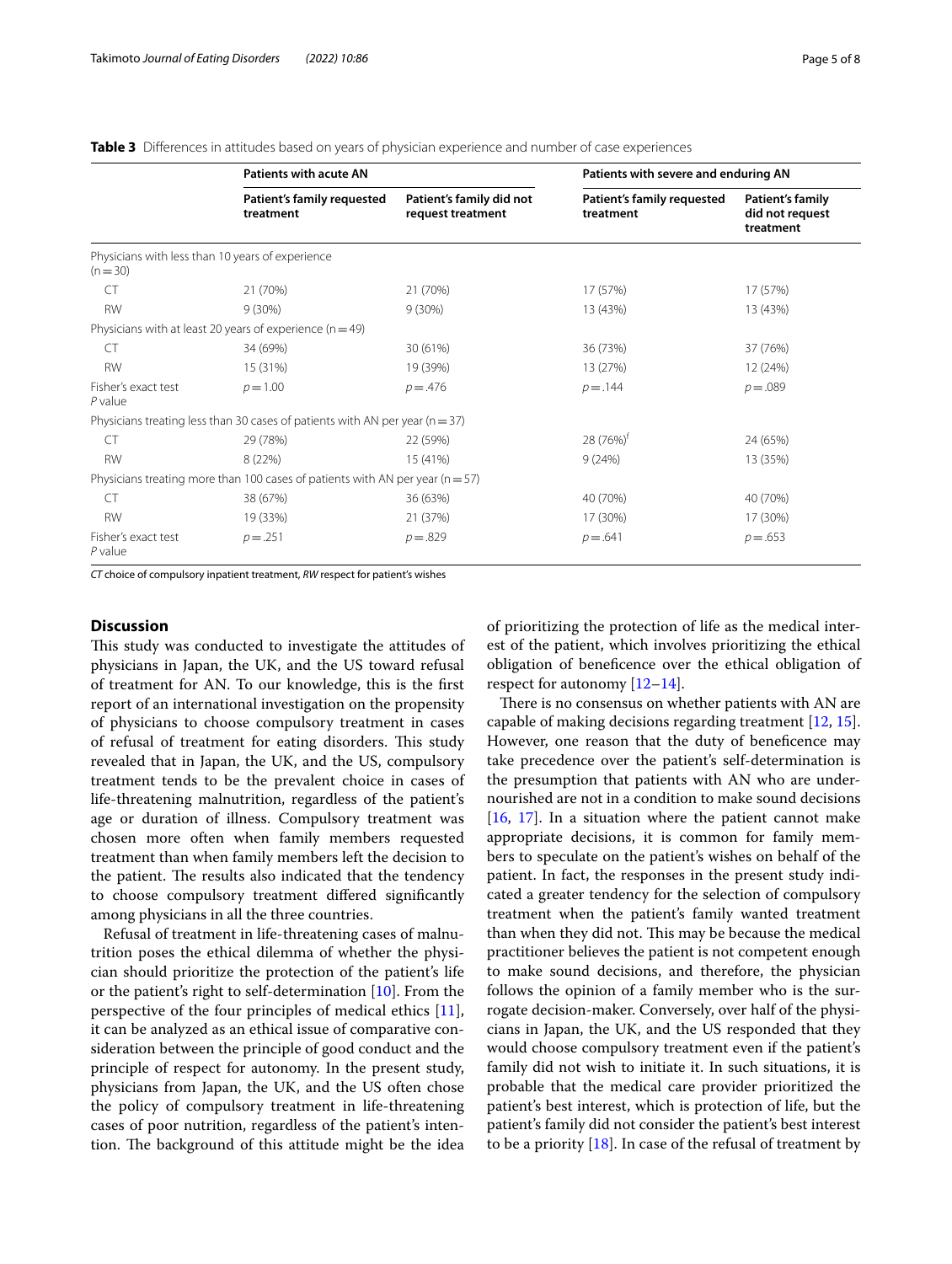patients who are experiencing life crises, Giordano [[19](#page-7-16)] advocated for "legitimate use of prudence, recognition of the value of life, and common sense", p 147 and stated that "if there is a fairly good chance that the patient will thank you for rescuing her, then you should rescue her.", p 147. It has been reported that although patients with AN may refuse treatment, they are glad to have received coercive treatment after recovery [[20\]](#page-7-17). However, this may be a strong form of paternalism [\[21](#page-7-18)].

The possibility of cognitive and affective biases in clinicians' decision-making for patients with AN who refuse treatment cannot be ignored [[22\]](#page-7-19). For example, self-serving concerns about the criticism by their colleagues and being sued for negligence may also be a factor in their conservative decisions (especially in the US) [[23\]](#page-7-20).

In the present study, the proportion of physicians who preferred involuntary treatment was signifcantly higher in Japan than in the US and the UK. This may be due in part to the fact that awareness of patient self-determination occurred late in Japan [\[24](#page-7-21)] and attitudes are more paternalistic, emphasizing the ethical obligation of beneficence  $[25]$  $[25]$ . The limited awareness of self-determination in Japan may be closely linked to Japanese culture, which is more family-centered than the more individualistic British and American cultures [\[26\]](#page-7-23), and this may be another reason why the choice of compulsory treatment is prevalent in Japan, particularly if the patient's family members request treatment. Moreover, Japanese law makes it easier to provide inpatient treatment when a patient refuses treatment despite having life-threatening malnutrition [\[4\]](#page-7-2). In Japan, a person who is not in a condition to be hospitalized voluntarily and is not at risk of self-injury or other harm can still be hospitalized after examination by a doctor and with family consent. The tendency for a patient's family to infuence the treatment plan in Japanese medicine has been reported previously [[9\]](#page-7-7).

In the present study, the number of physicians in the UK and the US who chose compulsory treatment for young patients was signifcantly lower when the decision was left to the patient than when the patient's family wanted to initiate treatment. The reason for this may be that when the decision to initiate treatment is left to the patient, compulsory treatment may deteriorate the therapeutic relationship and make it difficult to continue treatment in the future. Although young patients with acute AN are less likely to be in mortal danger than are older patients with chronic AN [[27](#page-7-24)], ensuring that treatment can be continued may be in their best interest. Furthermore, compulsory hospitalization may only have a limited therapeutic efect [[28](#page-7-25)].

The differences between Cases A and B were in the patient's age and disease duration. Case B was more

severe because of the longer disease duration. Although some patients appreciate having received coercive treatment after recovery [\[20](#page-7-17)], some severely ill patients have been reported to oppose coercive treatment even after they have recovered [\[29](#page-7-26)]. For patients with severe AN with a long disease duration, the long-lasting fear of obesity may have been pathologically internalized as an identity; thus, refusing treatment may have reached the point of being a belief for the patients. In the present study, the proportion of physicians in all three countries who did not choose compulsory treatment for older patients with long disease duration was higher than that of physicians who did not choose compulsory treatment for younger patients. This trend of physicians not choosing compulsory treatment was also noted when family members left the decision to receive treatment to the patient; however, the result was not statistically significant. This trend may indicate that in the case of patients having severe and enduring AN with long disease duration, their morbid attitudes may have been interpreted as beliefs related to their identities. Thus, the physicians may have respected the patient's self-determination. Furthermore, even if a life-threatening AN crisis is averted for patients with severe and enduring disease, the crisis is likely to recur [[30\]](#page-7-27). This may be a reason why some respondents in the present study considered involuntary treatment futile from a long-term perspective.

In the UK and the US, where the trends were relatively similar, attitudes toward refusal of treatment among physicians with many or few years of experience as clinicians and among physicians who saw many or few patients was examined, and no signifcant diferences were found. Attitudes toward refusal of treatment refect ethical values, and these results suggest that these values may be intrinsically present in each physician, rather than being developed by their experience as physicians.

#### **Strengths and limitations**

Ethical issues in clinical practice are difficult to resolve with normative theory alone. When responding normatively to ethical issues in clinical practice, it is important to consider what should be done after understanding the current situation through empirical data. This is the first published international survey of physicians' attitudes toward refusal of treatment by patients with AN, and the data presented here could be used as reference when considering treatment refusal in patients with AN from the perspective of empirical bioethics [[31](#page-7-28)]. However, this study has some limitations. First, the attitude toward a fctitious vignette case may difer from the attitude when confronted with an actual case of refusal of treatment in the course of clinical practice due to mental confict. Second, the questionnaire was based on simulated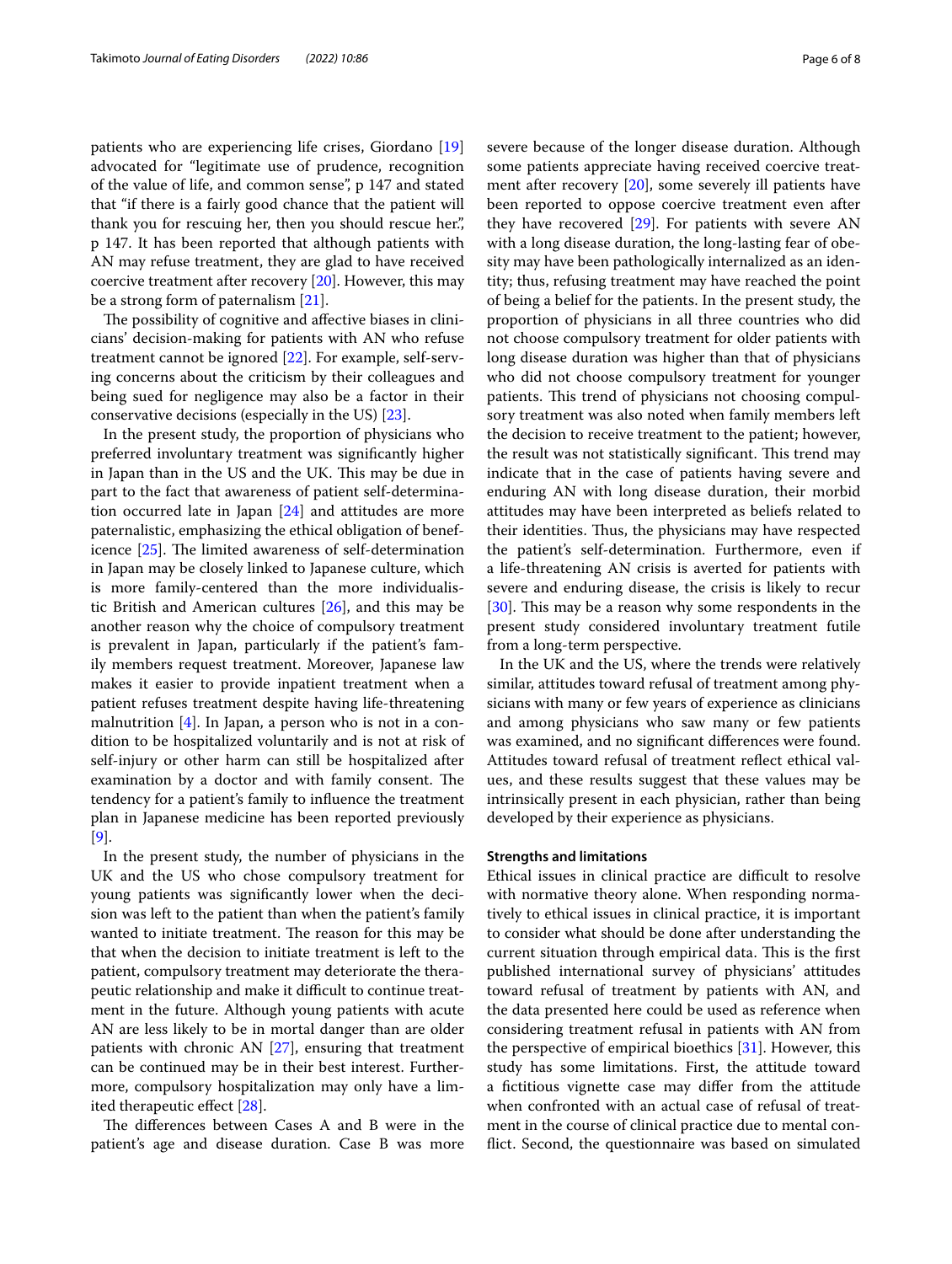cases; thus, the efect of the inpatient facilities and ethics policies of the respondents' institutions on individual responses during actual cases was not refected in this study. Third, owing to the small size of the study sample, the generalizability of the survey is difficult to estimate. Fourth, the response rate (40%) in Japan was lower than expected, possibly because a reminder was not sent to the participants. Fifth, since the survey was conducted using questionnaires delivered by mail in Japan, whereas web-based questionnaires were used instead in the UK and in the US, it is possible that diferences in the survey method might have afected the results. Sixth, although a dual translation was used, the translation of the vignette cases may have altered some nuances, biasing the responses. Despite these limitations, this study is signifcant as it is the frst published international survey conducted to compare the attitudes of medical practitioners toward refusal of treatment by patients with eating disorders.

In the future, it will be necessary to investigate whether physicians in practice recognize the mental capacity of patients with severe AN because mental capacity is directly related to the degree of demand to accept the patient's refusal of treatment. Additionally, an examination of how the mental capacity of patients with AN who refuse treatment is assessed and what type of treatment is provided when compulsory treatment is not chosen would also be helpful in the development of practical guidelines. Moreover, the degree of invasive treatment following compulsory hospitalization is a complex issue involving the principles of respect for autonomy, the principle of no harm, the principle of benefcence, and the law  $[2]$  $[2]$ . Therefore, it would make sense to investigate and analyze what is actually done in practice to guide decisions in case of refusal of treatment.

## **Conclusions**

Ideally, the response to refusal of treatment by patients with AN should be to protect life while respecting the patient's autonomy from an ethical standpoint. However, the approach for striking this balance is unclear. The present study revealed that the attitudes and choices of physicians toward refusal of treatment for anorexia nervosa tend to vary, particularly if the patient's family members left the decision to receive treatment to the patient. Since the patient's condition and surrounding circumstances differ from case to case, it is difficult to determine a uniform response in advance. Therefore, the development of guidelines for shareable broad ethical ideas and decisionmaking procedures may be useful. Keeping the decisionmaking process uniform and fair, through guidelines, would satisfy procedural justice [\[32\]](#page-7-29). However, as demonstrated by the diferences in the attitudes of physicians

in each country in the present study, it is important to consider the background of each country while ensuring that the important ethical arguments are included in the guidelines. This is because guidelines based just on ethical idealism will be confusing in actual clinical practice. The issue of treatment refusal by patients with AN involves not only a clinical perspective but also ethical and cultural aspects. The results of this study may assist in examining multiple aspects of treatment refusal by patients with AN.

#### **Abbreviations**

UK: United Kingdom; US: United States; AN: Anorexia nervosa.

#### **Supplementary Information**

The online version contains supplementary material available at [https://doi.](https://doi.org/10.1186/s40337-022-00613-x) [org/10.1186/s40337-022-00613-x.](https://doi.org/10.1186/s40337-022-00613-x)

<span id="page-6-1"></span>**Additional fle 1**. Vignette cases of patients with severe AN.

#### **Acknowledgements**

I am grateful to Shiho Urakawa and Yukari Yamamoto for assistance with conduct of the study.

#### **Author contributions**

I, Yoshiyuki Takimoto, contributed to the study conception, design, data collection and analysis, and wrote the manuscript. The author read and approved the fnal manuscript.

#### **Funding**

This work was supported by JSPS KAKENHI Grant Number JP 25500002.

#### **Availability of data and materials**

The data that supports the fndings of this study are available from the corresponding author on reasonable request.

#### **Declarations**

#### **Ethics approval and consent to participate**

This study was approved by the Ethics Committee of the Faculty of Medicine, The University of Tokyo (No. 3938-1). All subjects provided consent to participate in the study.

#### **Consent for publication**

All subjects provided consent to have their data published.

#### **Competing interests**

The authors declare that they have no competing interests.

#### **Author details**

<sup>1</sup> Department of Biomedical Ethics, Faculty of Medicine, The University of Tokyo, Tokyo, Japan. <sup>2</sup> Department of Psychosomatic Medicine and Stress Science, Faculty of Medicine, The University of Tokyo, Tokyo, Japan.

#### Received: 15 April 2022 Accepted: 19 June 2022 Published online: 23 June 2022

#### **References**

<span id="page-6-0"></span>1. Fernández-Hernández JL, Herranz-Hernández P, Segovia-Torres L. Mental Health Professionals' attitudes towards mental competency and involuntary commitment in anorexia nervosa: construction, validation and